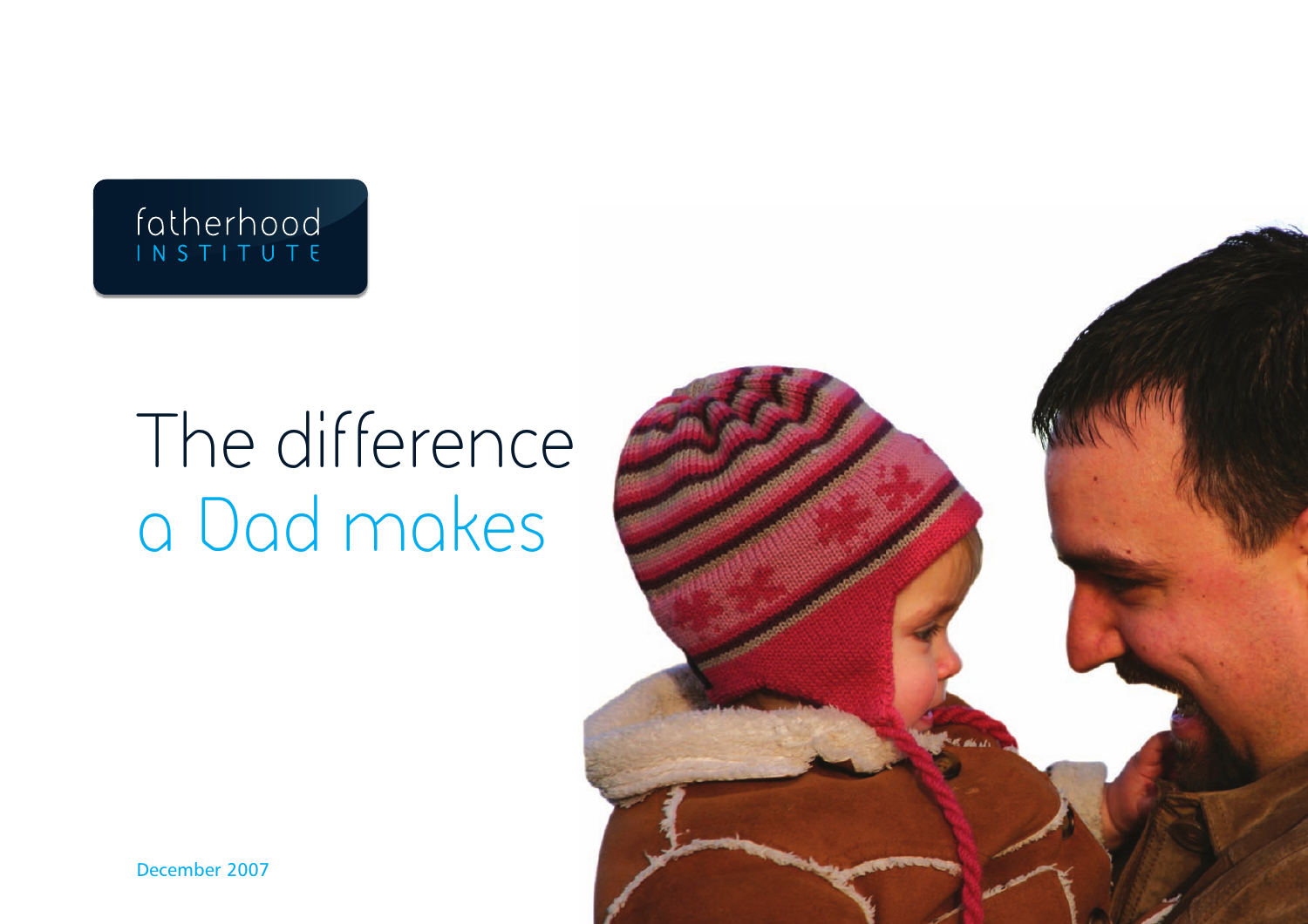

## **The difference a Dad makes**

The positive role a father plays in the lives of his children is significantly underestimated. It goes largely unrecognised and unseen. But we know that some fathers can have a negative impact on their children and that is also largely understated.

The fact is that the impact of fathers on their children – for good or bad – is real; it's significant and it's long-lasting, even when interaction is small. A recent poll1 shows that behavioural problems, a child's self-esteem and how well a child does at school are perceived by the general public to be the top 3 things on which dads can have the greatest impact. And this is also borne out by academic research which shows low interest by a father in his child's education has a stronger negative impact on that child's achievement than contact with the police, poverty, family type, social class, housing tenure and the child's own personality. 2

For most fathers however, that impact is a positive one. This research summary largely focuses on the benefits that dads can bring to their children's and their partner's lives, as well as to the wider economy.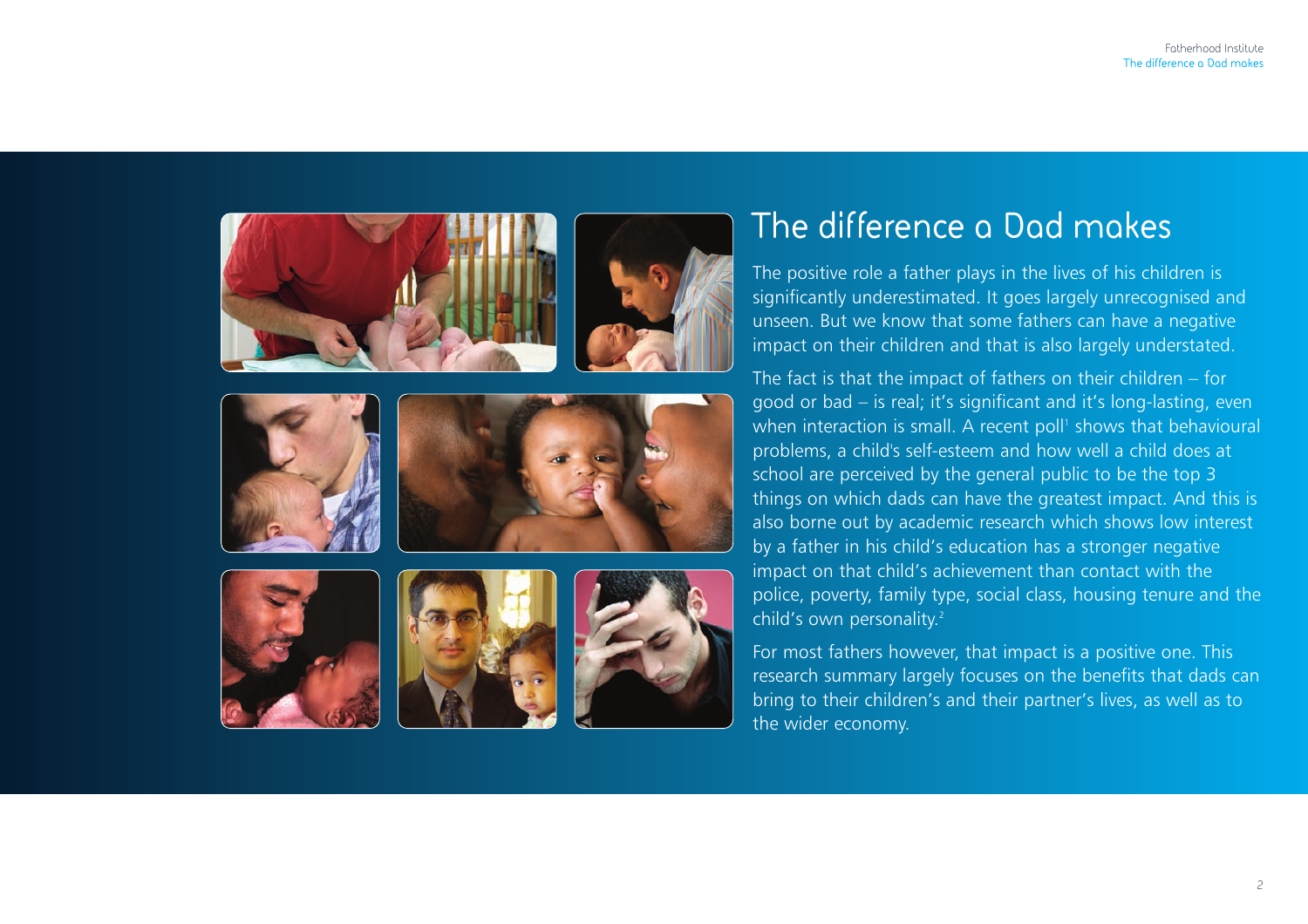## **Changing family life**

We know that family life has been changing dramatically in recent years. In 21st century Britain the era of the breadwinner dad and stay at home mum has long gone. There has been a quiet revolution taking place behind closed doors and public policy still hasn't caught up with this new reality. But now, that private struggle has become a public one; families need greater support and dads need greater recognition from service providers:

- Almost half (49%) of all mums with children under one year old now work<sup>3</sup>
- Between 1975 1997 dads' care of infants and young children increased 800%4
- Dads now take on a quarter (25%) of the family's childcare-related activities during the working week<sup>5</sup>
- 8 out of 10 working fathers work atypical hours and as a result they lose more than 15 hours per week with their children.<sup>6</sup> That's more than one month (32.5 days) each year.

Public opinion is running ahead of Government policy in support for families and the role of fathers. A recent Fatherhood Institute ICM survey<sup>7</sup> found that:

- 7 out of 10 (68%) mums believe their partner is as good a parent as they are
- two thirds of dads (66%) regret not having more time to spend with their children
- more than 7 out of 10 (73%) mums and dads said they would work flexibly if it were available to them
- 8 out of 10 people (80%) think fathers should feel as able as mothers to ask for flexible working
- 8 out of 10 women (80%) and more than 6 out of 10 men (62%) agree that fathers are as good as mothers at caring for children
- 7 out of 10 (70%) agree, 42% strongly, that society values a child's relationship with its mother more than it values a child's relationship with its father



- Almost 6 out of 10 (59%) agree with the statement that society assumes mothers are good for children, fathers have to prove it
- 7 out of 10 (70%) agree, 50% strongly, that there should be a zero tolerance approach if fathers do not take on their parenting responsibilities
- Almost 7 out of 10 (67%) agree that dads should be encouraged to spend time in school reading with their child
- 7 out of 10 (70%) agree, 50% strongly, that dads should be able to stay overnight with their partner in hospital when their baby is born.

Recent evidence suggests that more than 4 out of 10 fathers (42%) have changed their jobs in order to work fewer hours and make time for their childcare responsibilities, even if this means taking a cut in salary, while one third of dads say their bosses are unsupportive of their childcare needs.<sup>8</sup> Dads are providing more childcare but they want to be able do more. Latest Labour Force Survey evidence suggests that working hours are rising again, after years of decline. More than 1 in 8 of the British workforce now work 48 hours each week or more.<sup>9</sup>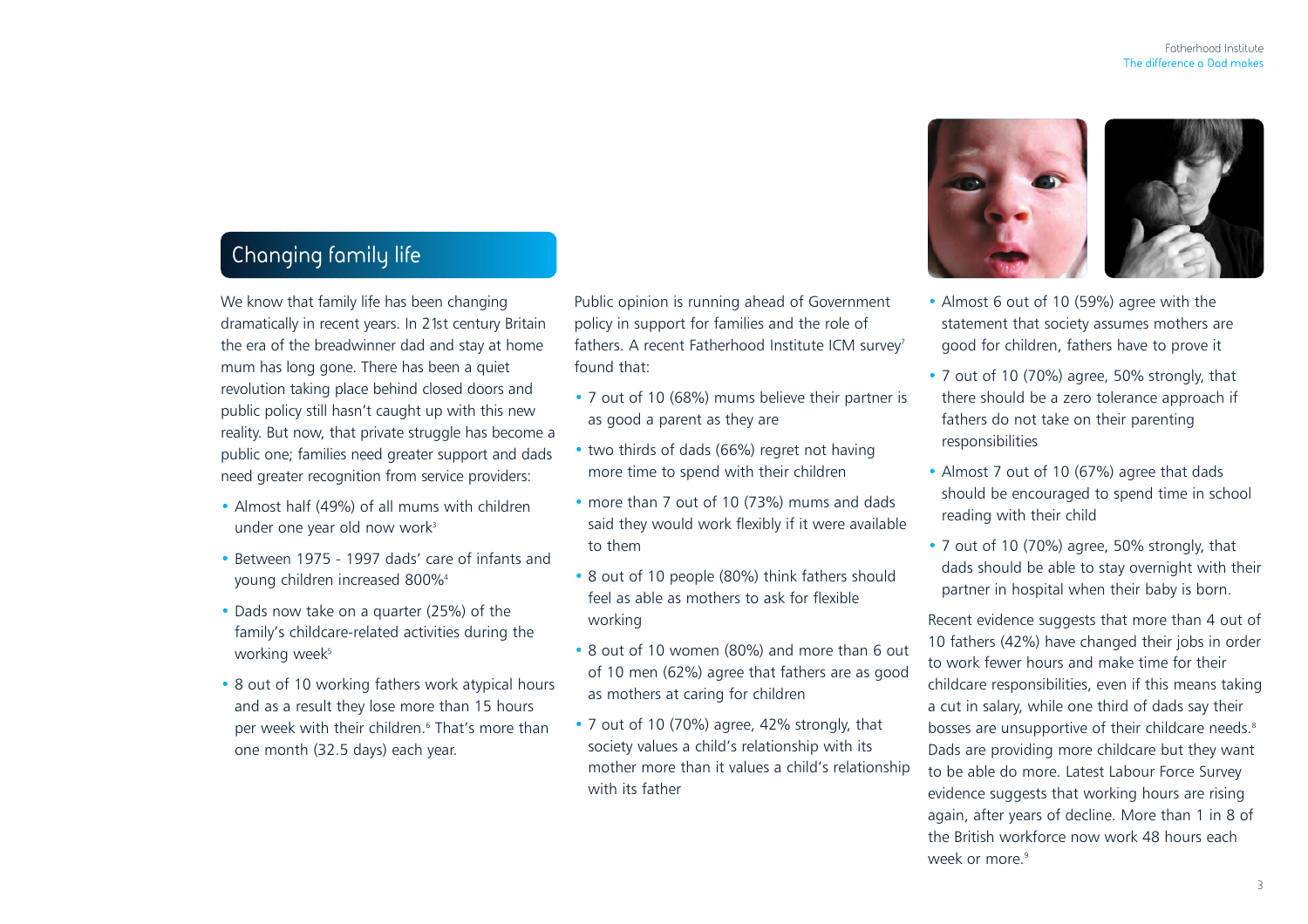## **Support for families - a stark choice For the child For the mother**

So we face a stark choice. We can either give both fathers as well as mothers the support and time they need to be active and involved parents, or we can continue to put families under pressure - risking children's welfare and damaging our social and economic wellbeing in both the short and long-term.

In *The Costs and Benefits of Active Fatherhood,* the Fatherhood Institute has gathered a substantial weight of evidence drawn both from the UK and internationally. Published alongside this research summary, it provides the most comprehensive analysis yet of the difference dads can make. And it challenges the all too familiar negative stereotypes of absent or "deadbeat" dads. It's time to promote and celebrate active fatherhood and to challenge policy makers to do the same.

Children with highly involved fathers tend to have:

- Better friendships with better-adjusted children
- Fewer behavioural problems
- Lower criminality and substance abuse
- Higher educational achievement
- Greater capacity for empathy
- Less stereotypical attitudes to earning and childcare
- More satisfying adult sexual partnerships
- Higher self-esteem and life-satisfaction.<sup>10</sup>



Mothers who have supportive fathers for their children from birth are:

- More in control during labour and tend to experience less distress and a shorter labour<sup>11</sup>
- More closely bonded with their children and more responsive and sensitive to their needs<sup>12</sup>
- More likely to continue to share care for their child in the months and years that follow<sup>13</sup>
- $\bullet$  Less likely to experience stress and depression<sup>14</sup>
- More likely to continue breastfeeding for longer. 15

If they can continue to share care as their child gets older they are more likely to:

- Be able to return to work, so be less likely to drop out of the labour market and work below their potential<sup>16</sup>
- Sustain their income and, over time, their pension entitlement.

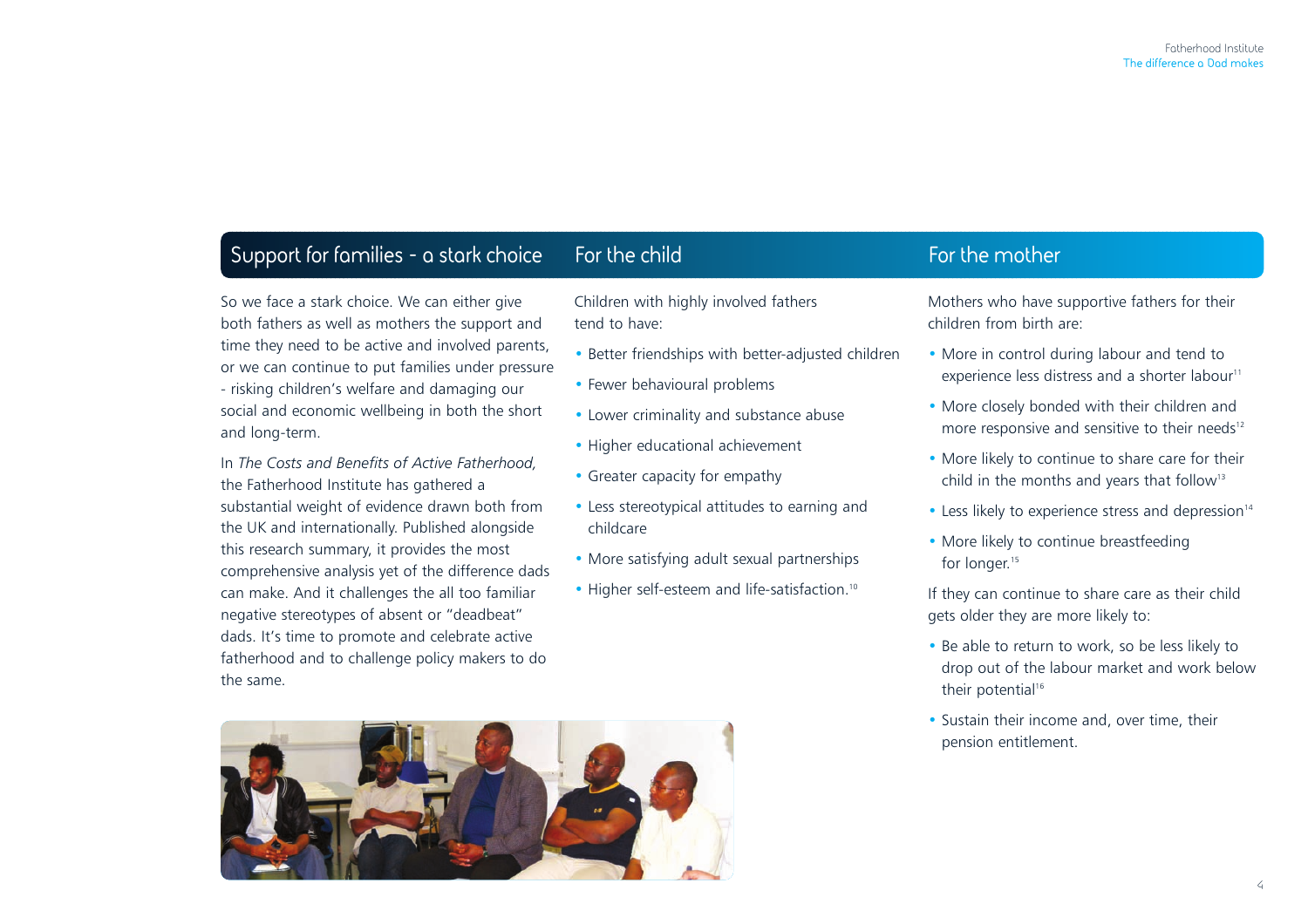## **For mums, dads and their babies**

#### **Antenatal period is key**

Dads who are involved with their babies from the start are more likely to remain involved for life.<sup>17</sup> Educating fathers as well as mothers on how to achieve a healthy pregnancy is likely to achieve the greatest positive impact on family health.<sup>18</sup>

Maternity services do not systematically engage with fathers. And any services aimed at dads are discretionary. But we know that dads can have a positive impact on the mother's birth experience. For example, when fathers are involved in fathering and breastfeeding antenatal classes, they are better able to support their partners with breastfeeding. One study found that where their partners had been involved in this way, almost 7 out of 10 mothers (69%) were still breastfeeding at 6 months compared to a national average of 1 in 5 (21%).<sup>19</sup> Steps to involve dads more from the ante-natal period onwards are therefore in a family's interests. This is why the Fatherhood Institute is calling for dads to be able to stay overnight with their partners in hospital when their babies are born, something that 70% of people in a recent poll agree with, 50% strongly. 20

#### **Dads more involved than ever a changing picture**

And dads are more ready than ever to play an active role in caring for their newborn children:

- 4 out of 5 new dads say they would be happy to stay at home and look after their baby<sup>21</sup>
- Half of dads of children under 3 read to them daily and more than three quarters play with them daily. <sup>22</sup> Almost 7 out of 10 (67%) agree that dads should be encouraged to spend time in school reading with their child $23$
- 94% of dads take time off around the birth of their child<sup>24</sup> but many prefer to take paid holiday because paternity leave is still paid at too low a rate.
- Low income dads have less access to flexible working and paid paternity leave but where they do have access to it, are more likely to use it. They are also more likely to express a desire to want greater involvement with their babies.<sup>25</sup>





#### **We want to see:**

- A shake up of the parental leave system so that fathers can spend more time with their babies and children under 2
- 25,000 more dads per year signing their child's birth certificate
- Dads being able to stay overnight with their partner when their baby is born
- Modern, relevant antenatal education for both parents
- Dads reading with their children in all primary schools
- Family professionals eg midwives, teachers, health visitors, social workers – confidently dealing with dads as well as mums, supporting all family types.

#### **What the law says**

A statutory duty (the gender duty) on public bodies to promote equality between women and men in their services and policies came into force in April 2007. It should mean that dads get a better deal from hospitals, schools and other service providers.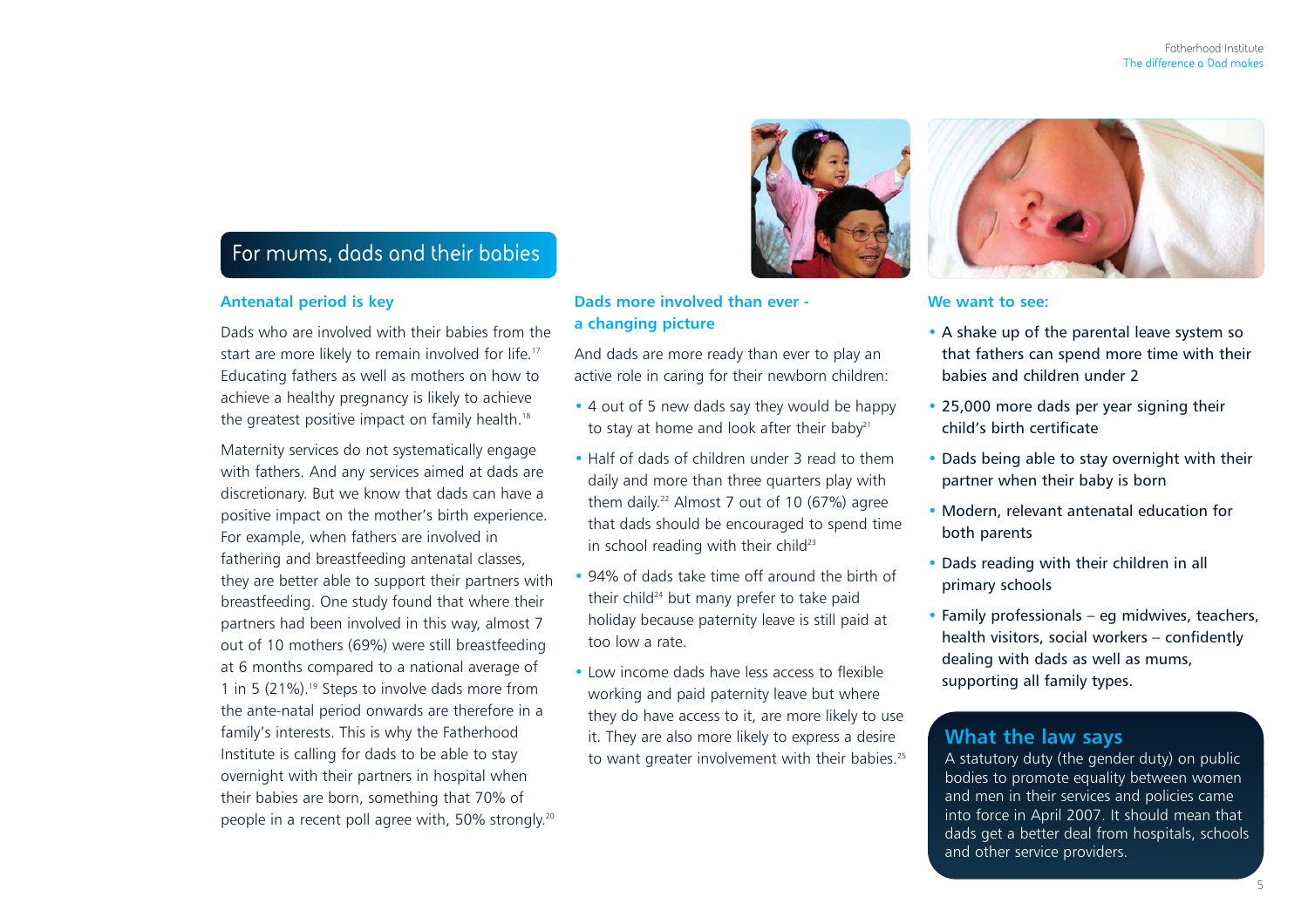## **For the economy**

#### **Opening up career choices**

Research has shown that careers advice channels boys and girls into traditional careers rather than encouraging them to explore non-traditional options. This is damaging to the economy and means that the individual child is not fulfilling his or her full potential.<sup>26</sup> 1 in 4 boys express an interest in childcare yet few of them are given the opportunity to try work experience in that field.<sup>27</sup>



#### **Promoting equality, transforming work, increasing GDP**

Achieving greater equality between the sexes would actually boost the economy. New evidence has confirmed that closing the pay gap would increase GDP by 13%.<sup>28</sup> Fundamental to achieving this is sharing care between women and men, as the unequal impact of caring responsibilities is its biggest cause.<sup>29</sup>

An Equal Opportunities Commission (EOC) investigation into the Transformation of Work<sup>30</sup> found that new models of flexible working can bring significant business benefits. Half the population wants to work more flexibly yet a culture of presenteeism exists. Flexible working is still not the norm and fathers of young children can still be reluctant to ask for it (14% of men request flexible working compared to 20% of women<sup>31</sup>). When they do, they are also more likely to have their request turned down. A Trades Union Congress survey found that 14% of men compared to 10% of women have their requests turned down by their employer. In the private sector, 24% of requests from men are refused compared to 17% of requests coming from women $32$ 

#### **Dads unequally protected under the law**

But while mums can challenge this using the Sex Discrimination Act, dads often can't. It is harder for them to claim sex discrimination because as women still tend to do the lion's share of caring, sex equality law presumes the caring role is associated with being a woman. So dads don't get equal protection.

Fathers who work flexibly so they can spend more time with their children, tend to still work fulltime – so employers don't lose out. In fact, employers with flexible working practices find that they make significant savings because their recruitment and retention costs are lower. EOC research<sup>33</sup> shows that "virtual" organisations with no office space at all can also avoid accommodation costs. Staff are also more motivated and satisfied at work.

In Sweden, where fathers' uptake of paternity and parental leave is relatively high, it has not had a negative impact on fathers' work prospects.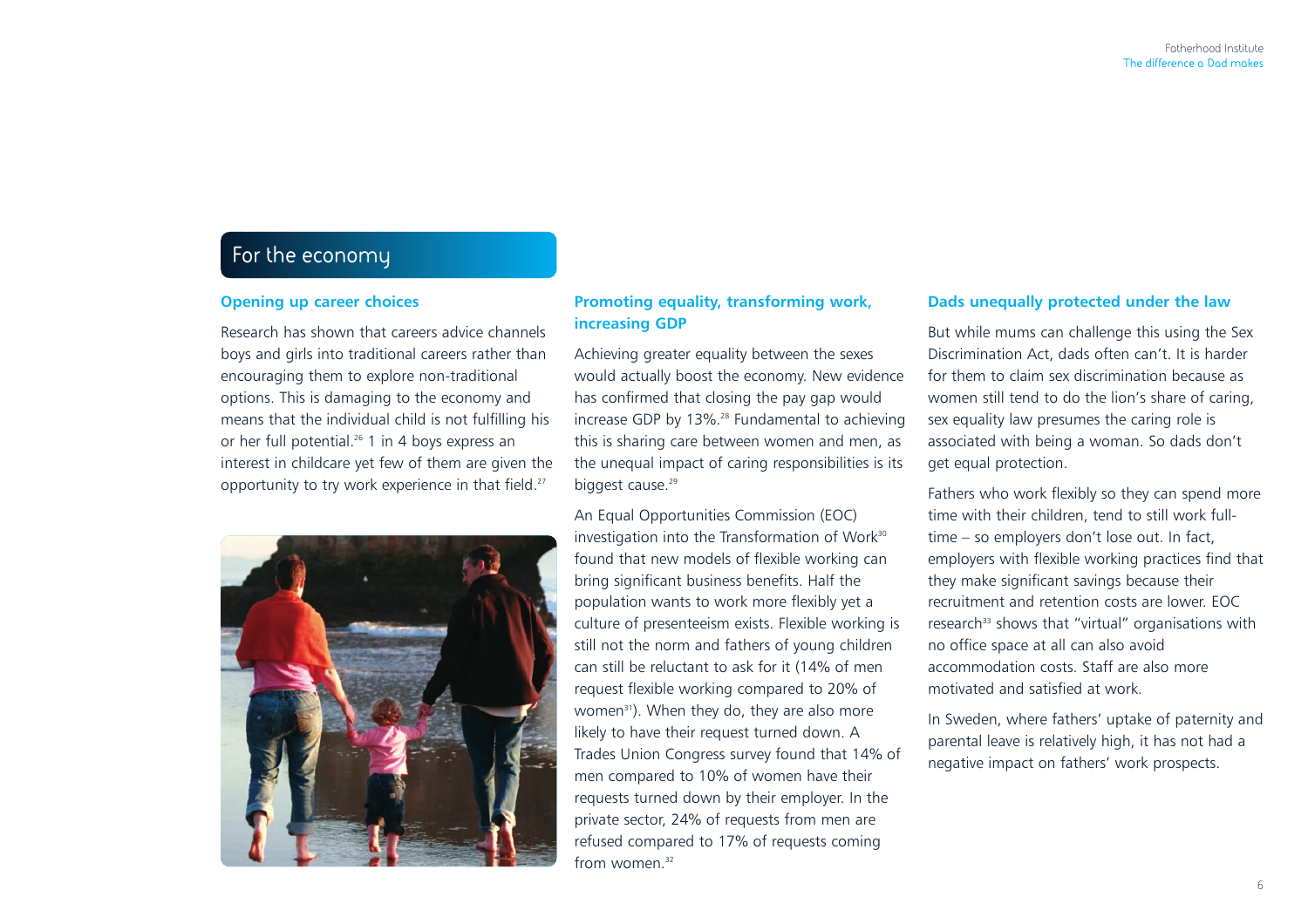

## For the economy - continued

#### **Tackling child poverty**

But work does not necessarily mean escaping poverty. 40% of children living in poverty are living in coupled families where someone is working.34 Parents do not have identical needs but a New Deal for Parents would address the needs of both mothers and fathers as they move from welfare to work, lifting more families out of poverty and helping the Government to meet its own target, to halve child poverty by 2010.

#### **We want to see:**

- The 25% of boys interested in working in childcare given the chance to try it out in work experience
- The right to request flexible working extended to all. This would achieve the culture change in the workplace that is needed so that everyone, including fathers, can benefit from flexible working
- A New Deal for Parents that really responds to the different needs of mothers and fathers
- Discrimination law modernised to include grounds of caring status – to protect dads and mums equally.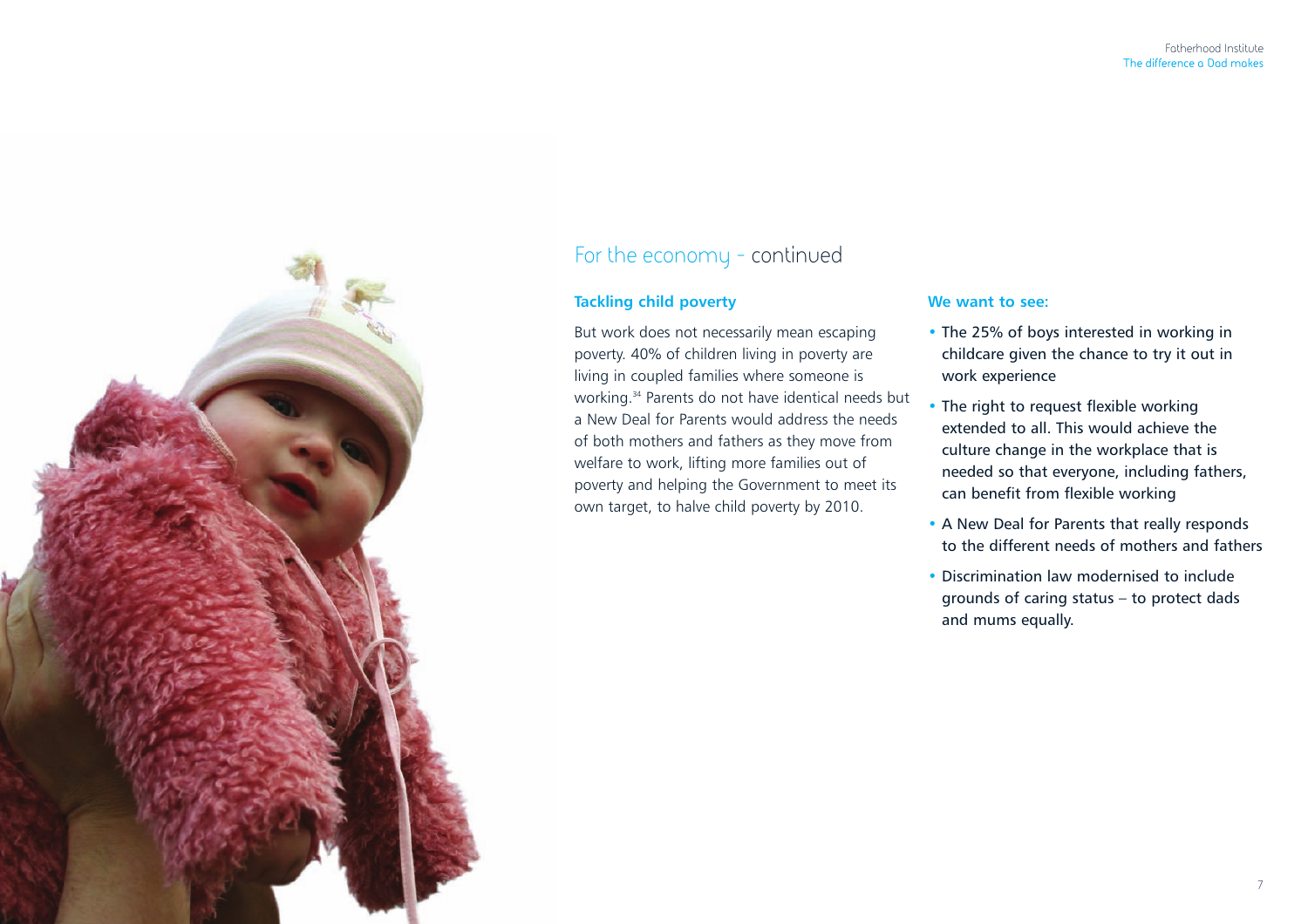## **For vulnerable fathers and their families**

#### **Young fathers**

The UK has the highest rate of teenage pregnancy in Western Europe. While it is true that only 2%<sup>35</sup> of lone mums are teenagers, children born to teen mums are among the most vulnerable of all children. Research looking at young fathers in America and Britain found their circumstances and backgrounds strikingly similar to those of teenage mothers.<sup>36</sup>

Young fathers are generally unprepared for fatherhood, are more likely to face family rejection and experience barriers to contact with their child and its mother. 37

They are also more likely to experience depression and other mental health problems, more prone to aggression and violence but also less likely to seek help. Instead, their most frequently requested service needs are related to work, vocational education and training.<sup>38</sup>

They may be more likely than older fathers to be violent towards their partners and also their children - yet they are no more likely to be targeted by service providers.<sup>39</sup>

Most of the issues affecting young fathers are also identified for young mothers but while service providers make a point of engaging young mothers, they tend to ignore young fathers. Research shows that young fathers report limited or no contact with midwives, health visitors or social workers.<sup>40</sup>

Lack of involvement from young fathers adds to young mothers' stress, can adversely affect the child's wellbeing and enhances the risk of child abuse.41 Yet service providers all too easily let dads "off the hook". When they fail to be involved with their children this is accepted as the "norm" rather than challenged.

The degree of disadvantage experienced by young fathers is graphically illustrated by the strong correlation between being a young father and a young offender. Among offenders aged 15-17 12% have children of their own (Prisons Inspectorate estimate). More than half have been in care, many may have been exposed to violence or sexual abuse and few have models of good fathering.42



#### **Young offender dads**

But young offenders often see fatherhood as an important motivator for change. A study of 18-20 year old male offenders – 30% of whom were fathers, or about to become a father – identified fatherhood as one of the top six factors they believed would help them resettle.<sup>43</sup>

This is particularly an issue for young black men who are significantly over represented in the prison population. There are twice as many black men in prison as in higher education.<sup>44</sup>

The children of imprisoned fathers experience poorer general and emotional health and wellbeing, with immediate behavioural problems including pre-occupation with loss of the father, depression and anxiety. <sup>45</sup> They also experience longer-term poor academic performance, emotional suffering, alcohol and drug abuse and an increased likelihood of becoming involved in the criminal justice system themselves.<sup>46</sup>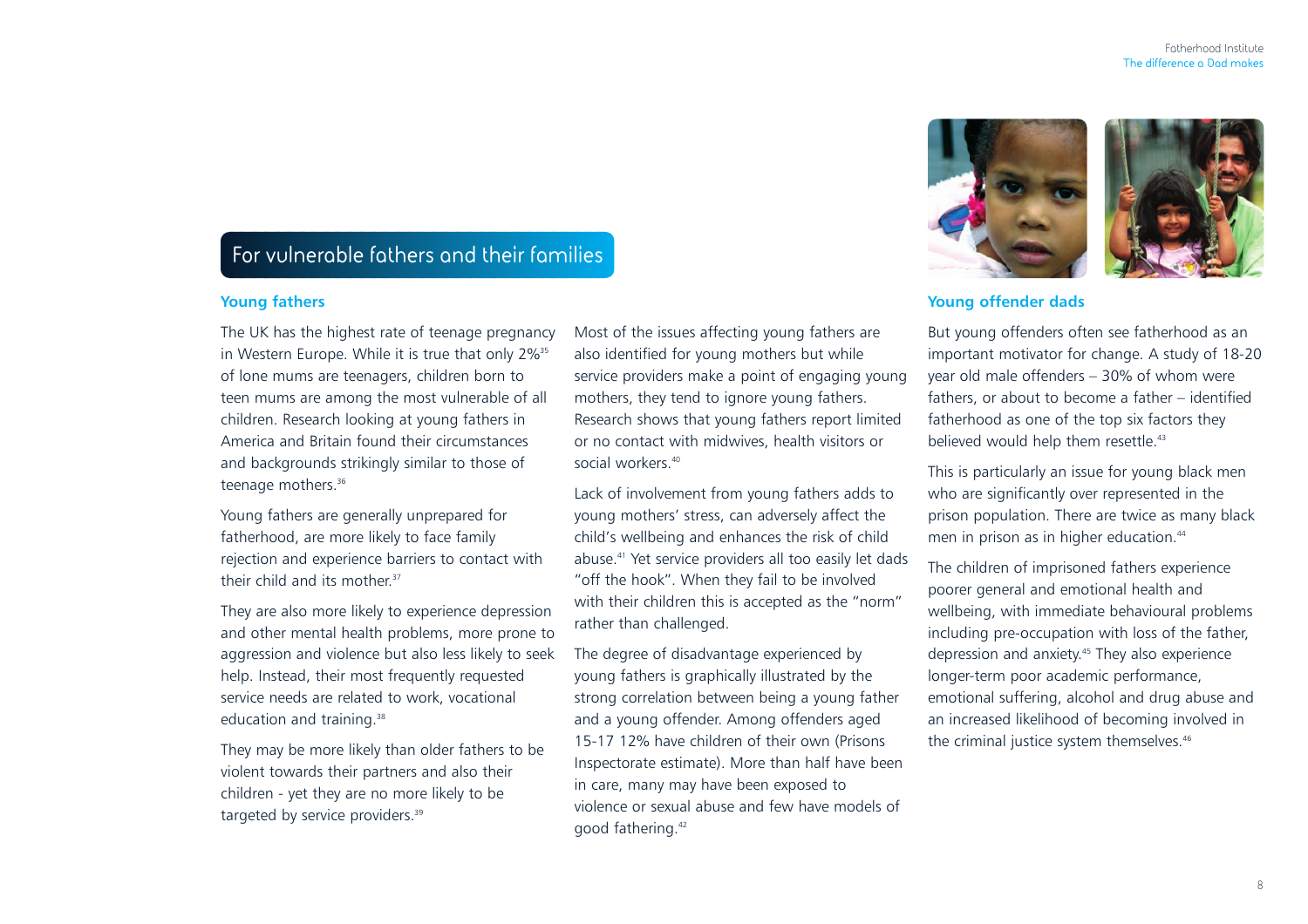## For vulnerable fathers and their families - continued

#### **Disabled dads**

While there is a considerable body of evidence on young and imprisoned fathers, little is known about the experiences and needs of disabled dads. New research<sup>47</sup> highlights that disabled dads are largely invisible to service providers. For example, most of the focus within children's services is on the role and responsibility of (disabled) mothers but not fathers.

The combined impact of the duty on public bodies to promote equality for women and men, the race duty and the disability duty could begin to address some of the needs of vulnerable fathers. But lack of awareness amongst service providers makes this unlikely.

#### **We want to see:**

- More outreach to fathers, particularly young and BME fathers, through children's centres
- Services holding dads to account: expectations on dads to care for and support their children should be as high as the expectations on mums
- A home contact officer in every prison and every prison providing child-friendly environments for family visits
- Services recognising and responding to the needs of disabled dads.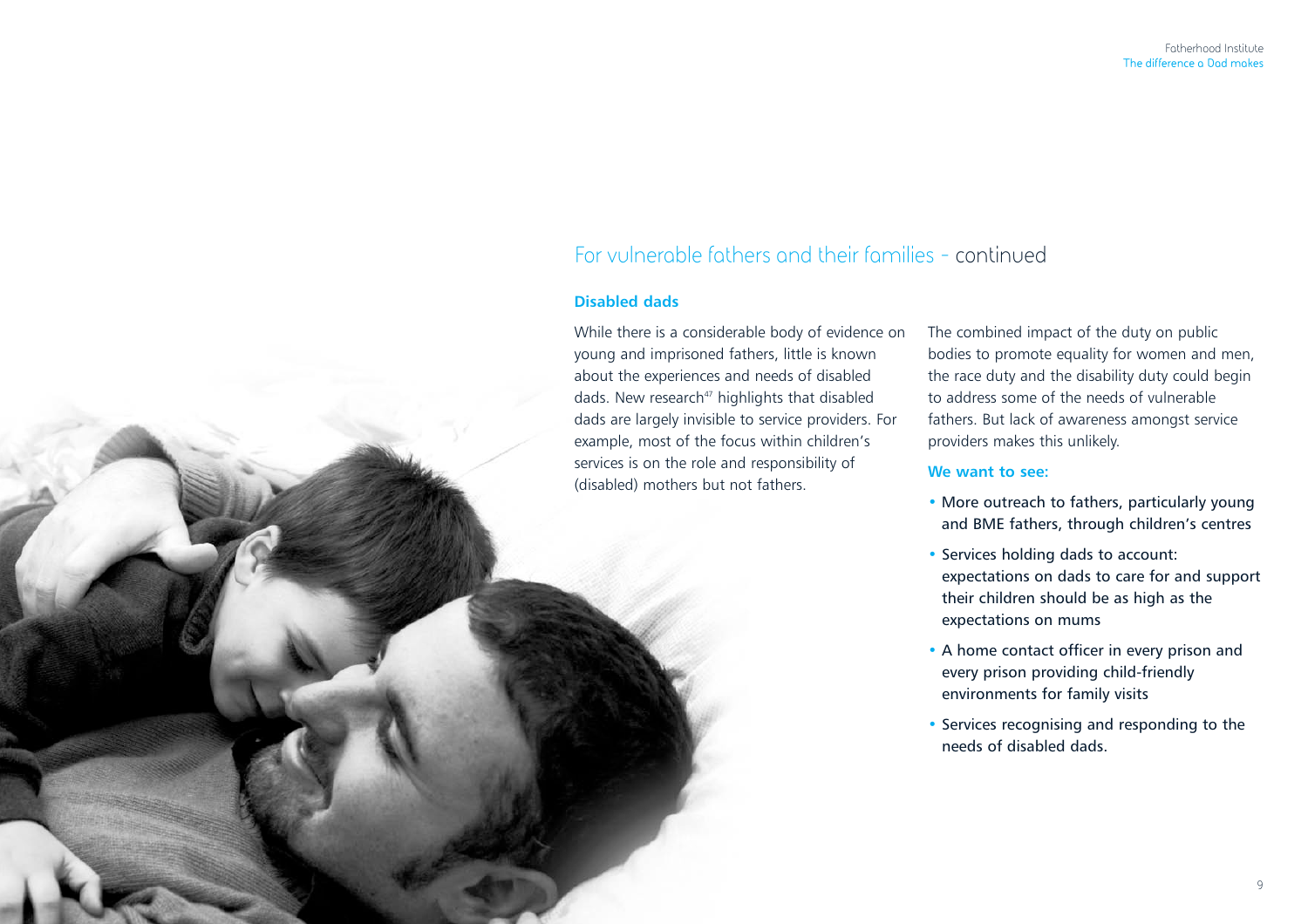### **References**

- 1. ICM interviewed a random sample of 1324 adults aged 18+ (including 593 parents), by telephone between 7 and 13 December 2007. Interviews were conducted across the country and the results have been weighted to the profile of all adults. ICM is a member of the British Polling Council and abides by its rules. Further information at www.icmresearch.co.uk
- 2. Blanden, J. (2006). Bucking the trend: what enables those who are disadvantaged in childhood to succeed in later life? Working paper no 31 Corporate Document Services, Department for Work and Pensions.
- 3. Desai, T. Gregg, P. Steer, J. & Wadsworth, J. (1999). Gender and the Labour Market. In P. Gregg & J. Wadsworth (eds.), The State of Working Britain. Manchester: Manchester University Press.
- 4. O'Brien, M. (2005) Shared Caring: bringing fathers into the frame. Equal Opportunities Commission (EOC).
- 5. Ibid.
- 6. Barnes, M. Bryson, C., & Smith, R. (2006) Working atypical hours, what happens to family life? National Centre for Social Research.
- 7. Ibid.
- 8. ING Direct www.homedad.org.uk/fathersswitch.html (June 2007).
- 9. The Guardian (28 November 2007) http://politics.guardian.co.uk/unions/story/0,,2218130,00.ht ml.
- 10. Flouri, E. (2005) Fathering & Child Outcomes. Chichester, West Sussex; Pleck, J.H. & Masciadrelli, B.P. Paternal Involvement by U.S. residential fathers: levels, sources and consequences. In M.E. Lamb (ed), (2004) The Role of the Father in Child Development (4th ed.). Hoboken, NJ.
- 11. Tarkka, M.J. Paunonen, M. & Laippala, P. (2000) Importance of the midwife in the first-time mother's experience of childbirth. Scandinavian Journal of Caring Science, 14, 184–190.
- 12. Guterman, N.B. & Lee, Y. (2005) The role of fathers in risk for physical child abuse and neglect: possible pathways and unanswered questions. Child Maltreatment, 10(2), 136-149.
- 13. Aldous, J. Mulligan, G.M. & Bjarnason, T. (1998) Fathering over time: what makes the difference? Journal of Marriage and the Family, 60, 809-820; Beitel, A.H. & Parke, R.D. (1998) Paternal involvement in infancy: the role of maternal and paternal attitudes. Journal of Family Psychology, 12, 268-288; Flouri, E. & Buchanan, A. (2003) What predicts fathers' involvement with their children? A prospective study of intact families. British Journal of Developmental Psychology 21, 81-97.
- 14. Fisher, J.R.W. Cabral de Mello, M. Patel, V. & Rahman, A. (2006) Maternal depression and newborn health. Newsletter for the Partnership of Maternal, Newborn & Child Health, 2. Geneva. Document available at http://www.pmnch.org.
- 15. Cohen, R., Lange, L. & Slusser, W. (2002) A description of a male-focused breastfeeding promotion corporate lactation program. Journal of Human Lactation, 18(1), 61-65.
- 16. Equal Opportunities Commission (2005) Part-time is no crime so why the penalty?
- 17. Burgess A, (2006) The costs and benefits of active fatherhood, Fathers Direct.
- 18. Mullany, B.C. Becker, S. & Hindin, M.J. (2007). The impact of including husbands in antenatal health education services on maternal health practices in urban Nepal: results from a randomized controlled trial. Health Education Research 22(2), 166-176.
- 19. ibid.
- 20. ibid.
- 21. Thompson, M. Vinter, L. and Young, V. (2005) Dads and their babies: leave arrangements in the first year. Equal Opportunities Commission.
- 22. Dex, S. & Ward, K. (2007) Parental care and employment in early childhood. Analysis of the Millennium Cohort Study sweeps 1 and 2. Equal Opportunities Commission.
- 23. ibid.
- 24. ibid.
- 25. ibid.
- 26. Equal Opportunities Commission (2004) Plugging Britain's skills gap: challenging gender segregation in training and work. Report of phase one of the EOC's investigation into gender segregation and Modern Apprenticeships.
- 27. Equal Opportunities Commission (2005) Men into Childcare.
- 28. Kevin Daly (April 2007) Gender Inequality, Growth and Global Ageing, Global Economics Paper no.154, Goldman Sachs.
- 29. Walby, S. & Olsen, W. (2004) Modelling the gender pay gap. Equal Opportunities Commission.
- 30. Equal Opportunities Commission (2007). Enter the timelords: transforming work to meet the future.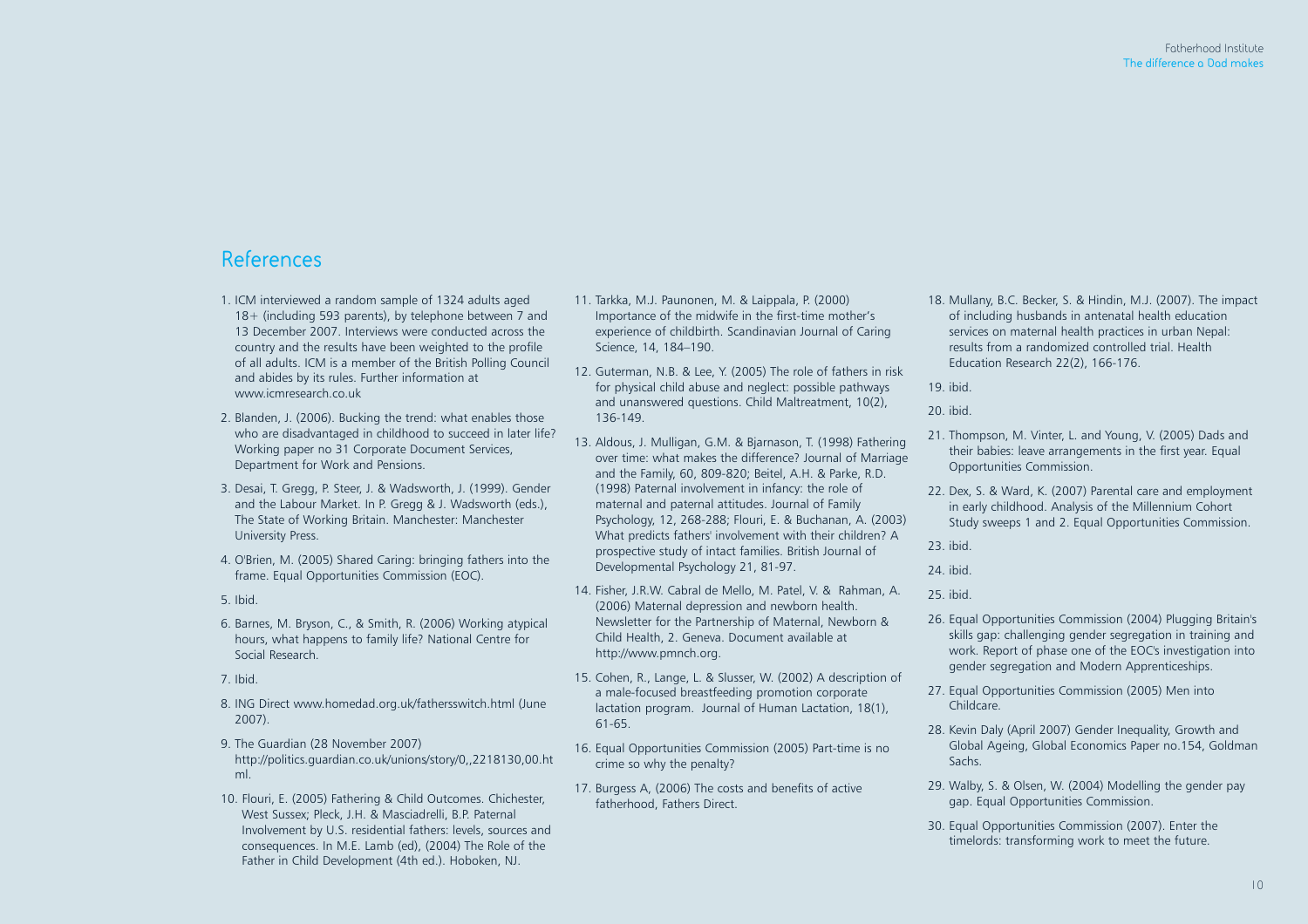### **References**

- 31. Hooker, H. et al. Institute for Employment Studies. (2006) The third work-life balance employees' survey. DTI Employment Relations Research Series no 58.
- 32. Fagan, C. et al. (2006) Out of time: why Britain needs a new approach to work-time flexibility. Trades Union Congress (TUC).

33. ibid.

- 34. Harker, L. (2006). Delivering on child poverty, what would it take? Department for Work and Pensions.
- 35. One Parent Familiies lone parent facts http://www.oneparentfamilies.org.uk/1/lx3x1opx20x1oix15 91x1/0/0/301107/0/0//lone-parent-facts.htm.
- 36. Bunting, L. & McAuley, C. (2004) Teenage pregnancy and motherhood: the contribution of support. Child and Family Social Work, 9(3), 207-215. Bunting, L. & McAuley, C. (2004) Teenage pregnancy and parenthood: The role of Fathers. Child and Family Social Work, 9(3), 295-303. Berrington, A. Diamond, I. Ingham, R. Stevenson, J. Borgoni, R. (2005) et al Consequences of Teenage Parenthood: Pathways which minimise the long term negative impacts of teenage childbearing. London: Department of Health.
- 37. Guterman, N.B., & Lee, Y (2005) The role of fathers in risk for physical child abuse and neglect: possible pathways and unanswered questions. Child Maltreatment, 10(2), 136-149.
- 38. Weinman, M.L. Buzi, R.S. & Smith, P.B. (2005) Addressing risk behaviours, service needs and mental health issues in programs for young fathers. Families in Society, 86(2), 261-266.

#### 39. ibid.

40. ibid.

- 41. Kalil, A. & DeLeire, T. (2002) Parental Job Loss and Early Adolescent Adjustment in Black and White Families. Working Paper 282 Northwestern University/University of Chicago: Joint Center for Policy Research.
- 42. Young Voice (2005) Parenting Under Pressure: Prison. London: Young Voice.
- 43. Farrant, F. (2006) Out for Good: resettlement needs of young men in prison. London: Howard League for Penal Reform.
- 44. Phillips T. (2005) 'Running faster into the same brick wall', The Guardian, 31 May 2005. Available at: http://education.guardian.co.uk/egweekly/story/0,,149551 3,00.html.
- 45. Day, R.D. Acock, A.C. Bahr, S.J. & Arditti, J. (2005) Incarcerated fathers returning home to children and families: introduction to the Special Issue and a primer on doing research with men in prison. Fathering, 3(3), 183- 200.
- 46. Arditti, J.A. Smock, S.A. & Parkman, T.S. (2005) It's been hard to be a father: a qualitative exploration of incarcerated fatherhood. Fathering, 3(3), 267-288.
- 47. Morris, J. and Waites, M. (2006) Supporting disabled parents and adults with additional support needs. Social Care Institute for Excellence.